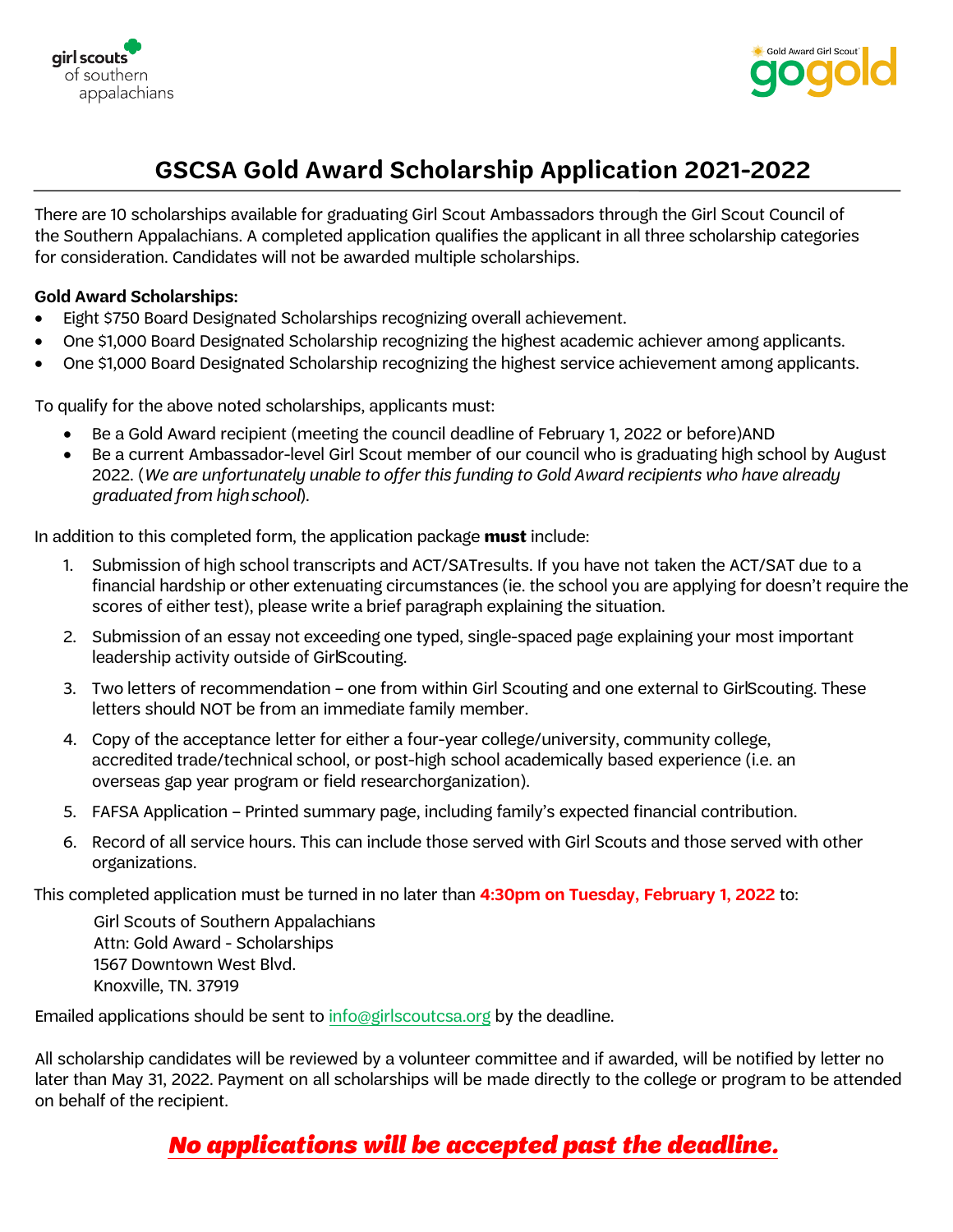

### **Application checklist:**

| Check off: | Items to include:                                            |  |  |
|------------|--------------------------------------------------------------|--|--|
|            | Current Girl Scout member (2021-2022 membership year)        |  |  |
|            | Graduating high school by August 2022                        |  |  |
|            | Completed Gold Award Scholarship application                 |  |  |
|            | ACT/SAT Scores (or explanation of extenuating circumstances) |  |  |
|            | Leadership essay                                             |  |  |
|            | Letter of recommendation from outside Girl Scouting          |  |  |
|            | Letter of recommendation from within Girl Scouting           |  |  |
|            | Copy of acceptance letter                                    |  |  |
|            | Summary page from FAFSA application                          |  |  |
|            | Summary of service hours                                     |  |  |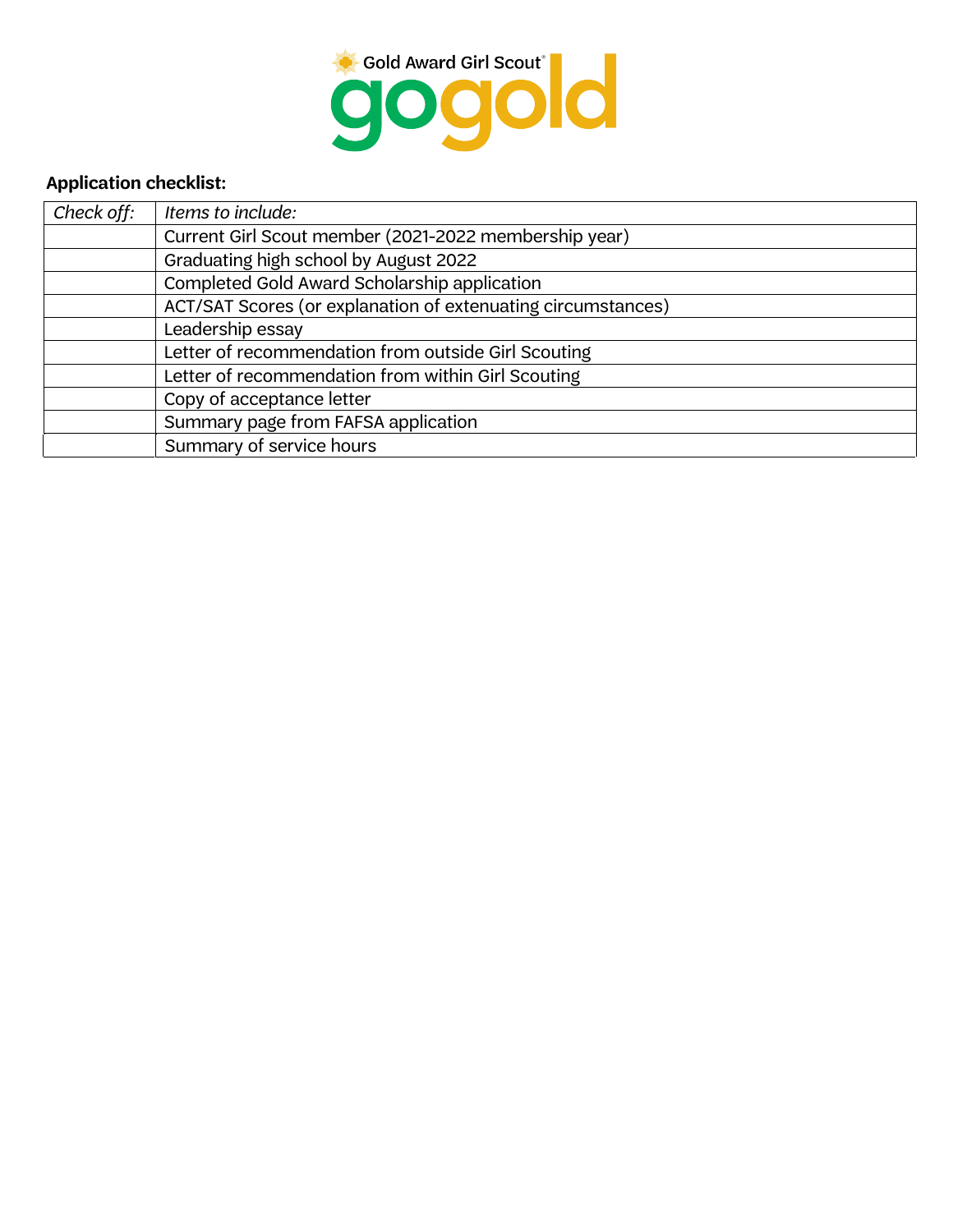### Gold Award Girl Scout<sup>\*</sup> **GSCSA Gold Award Scholarship Application 2021-2022**

### Personal Information

|                                                                                      |                      |  | Middle Initial                                                                          |  |
|--------------------------------------------------------------------------------------|----------------------|--|-----------------------------------------------------------------------------------------|--|
|                                                                                      |                      |  | Social Security number or student ID number (for school payment) ______________________ |  |
|                                                                                      |                      |  |                                                                                         |  |
|                                                                                      |                      |  |                                                                                         |  |
|                                                                                      |                      |  |                                                                                         |  |
|                                                                                      |                      |  |                                                                                         |  |
|                                                                                      |                      |  |                                                                                         |  |
|                                                                                      | Mother/guardian name |  |                                                                                         |  |
| Educational Experience and other information (attach additional sheets if necessary) |                      |  |                                                                                         |  |
| School                                                                               |                      |  | City, State <b>Attendance dates</b> Expected graduation date                            |  |
|                                                                                      |                      |  |                                                                                         |  |
|                                                                                      |                      |  | High school grade point average (GPA) (Attach a copy of your high school transcript)    |  |

**College/University/program to attend** (please include website and/or contact information):

Attach copy of letter or email proof of acceptance to GSCSA at info@girlscoutcsa.org.